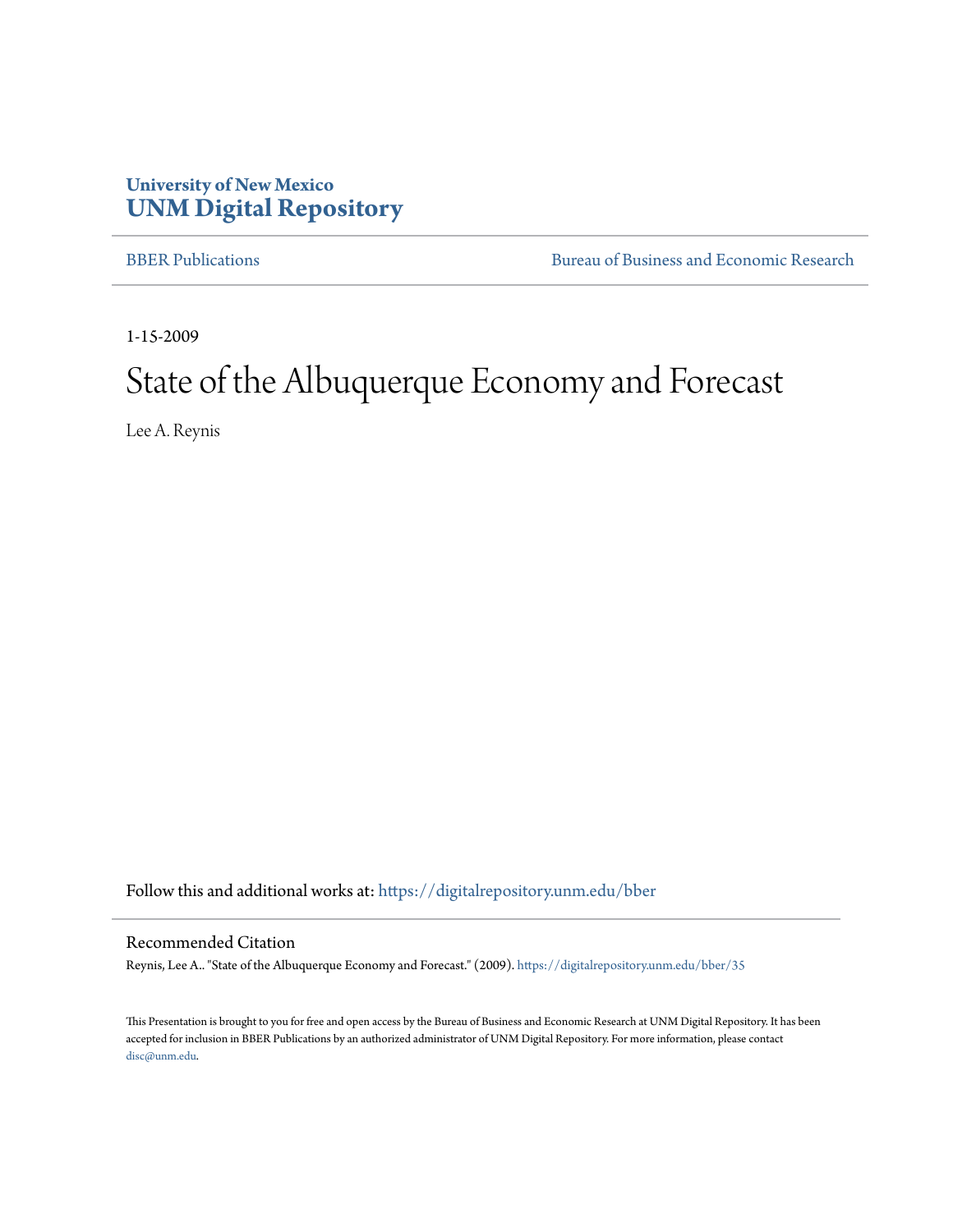

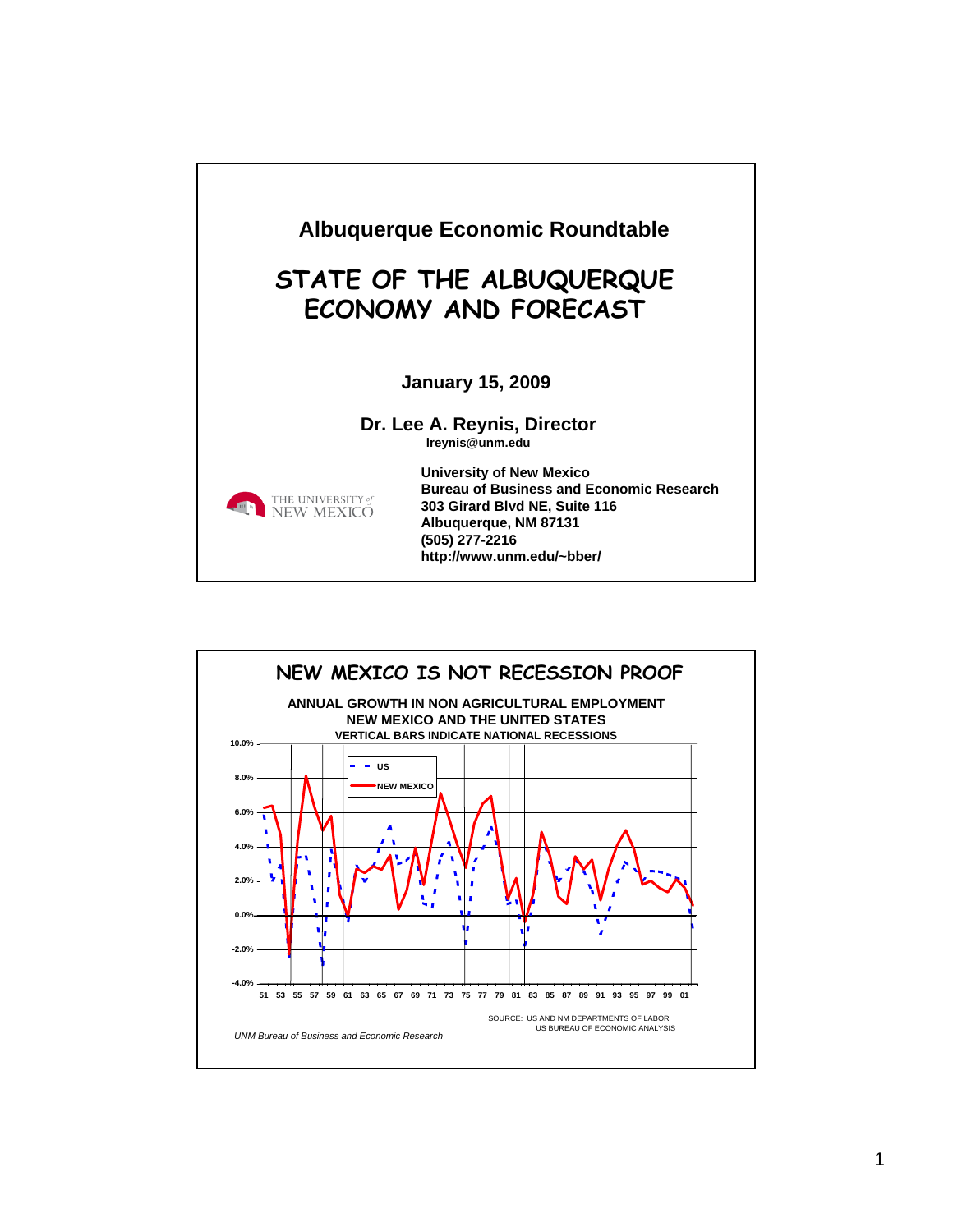

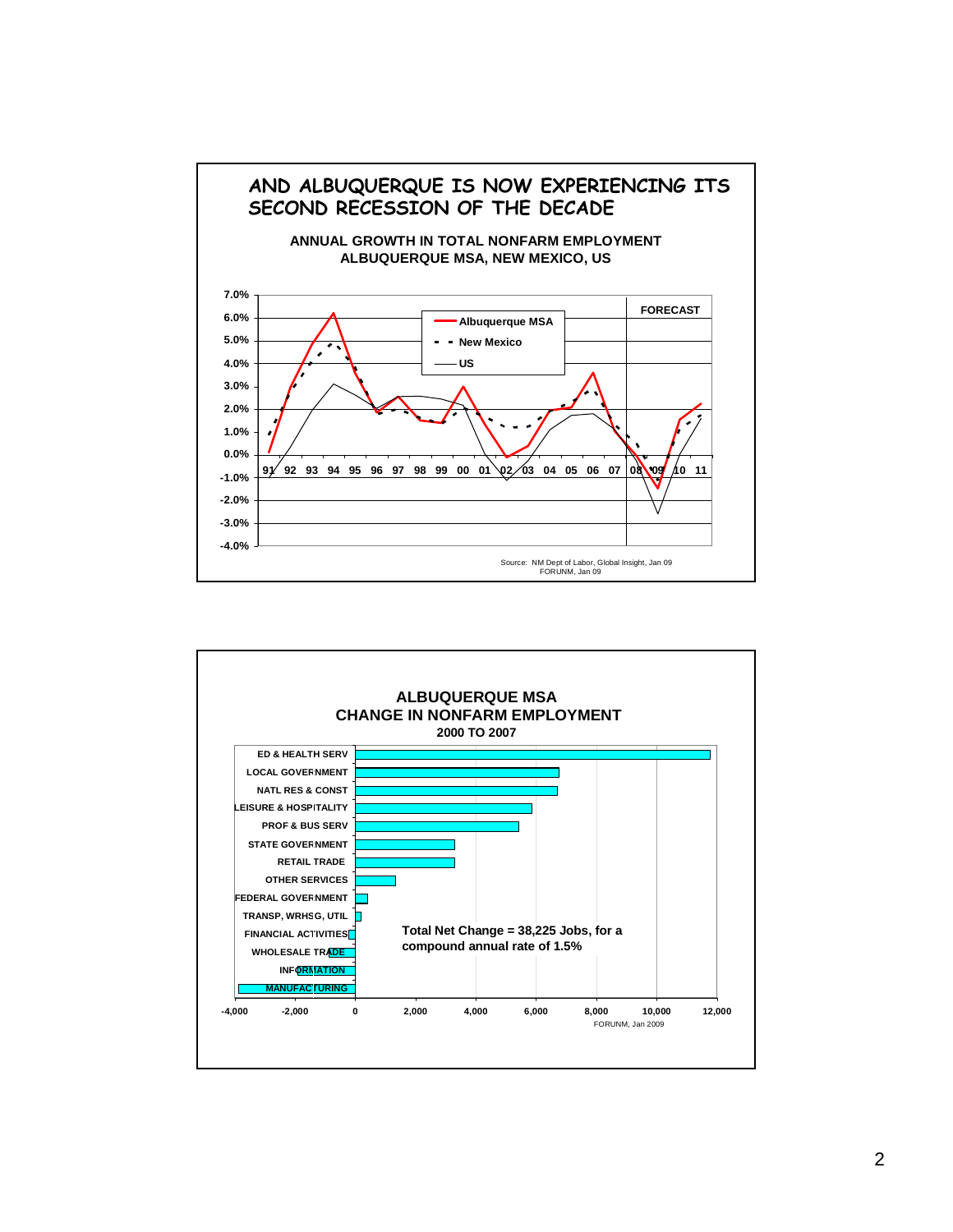

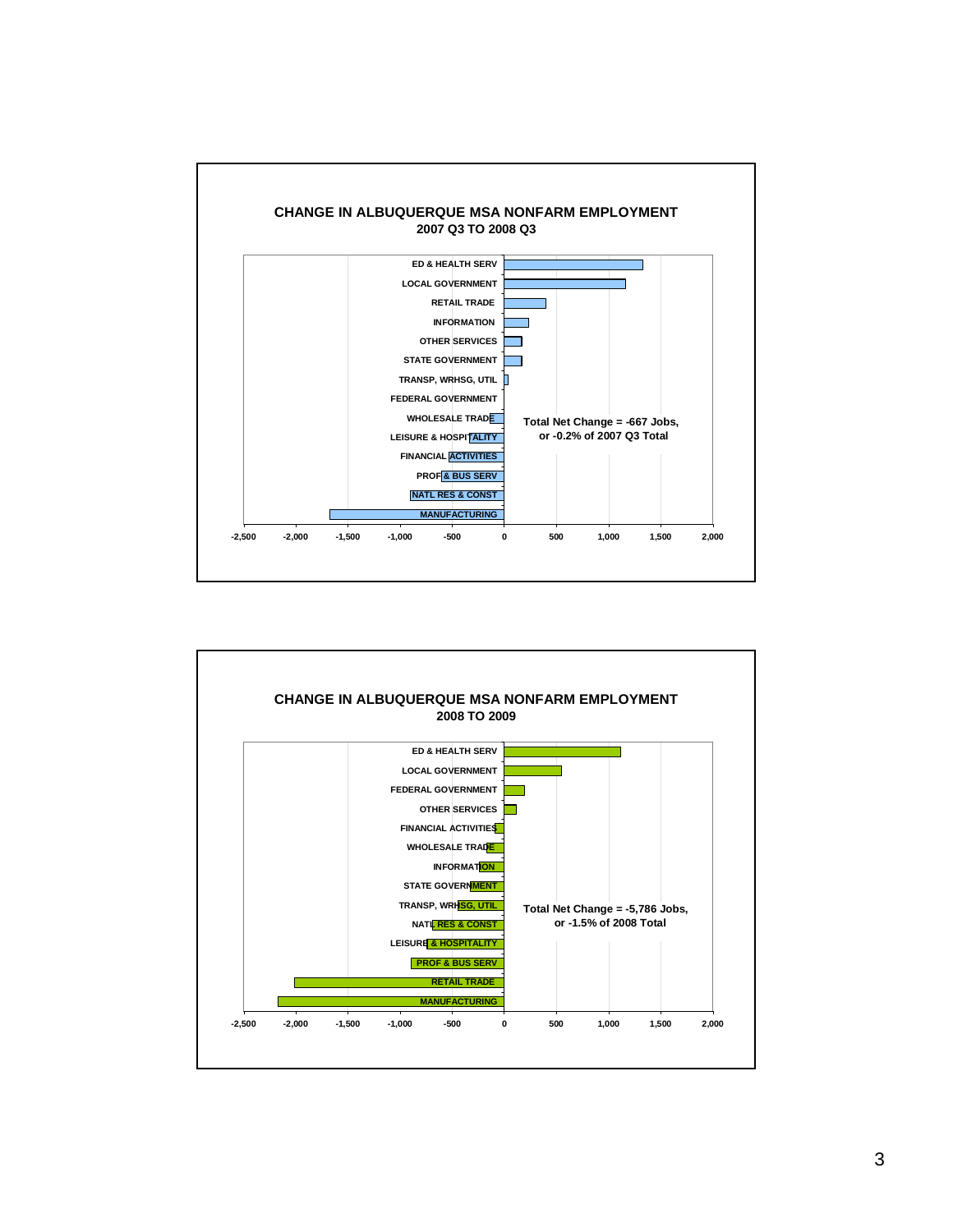

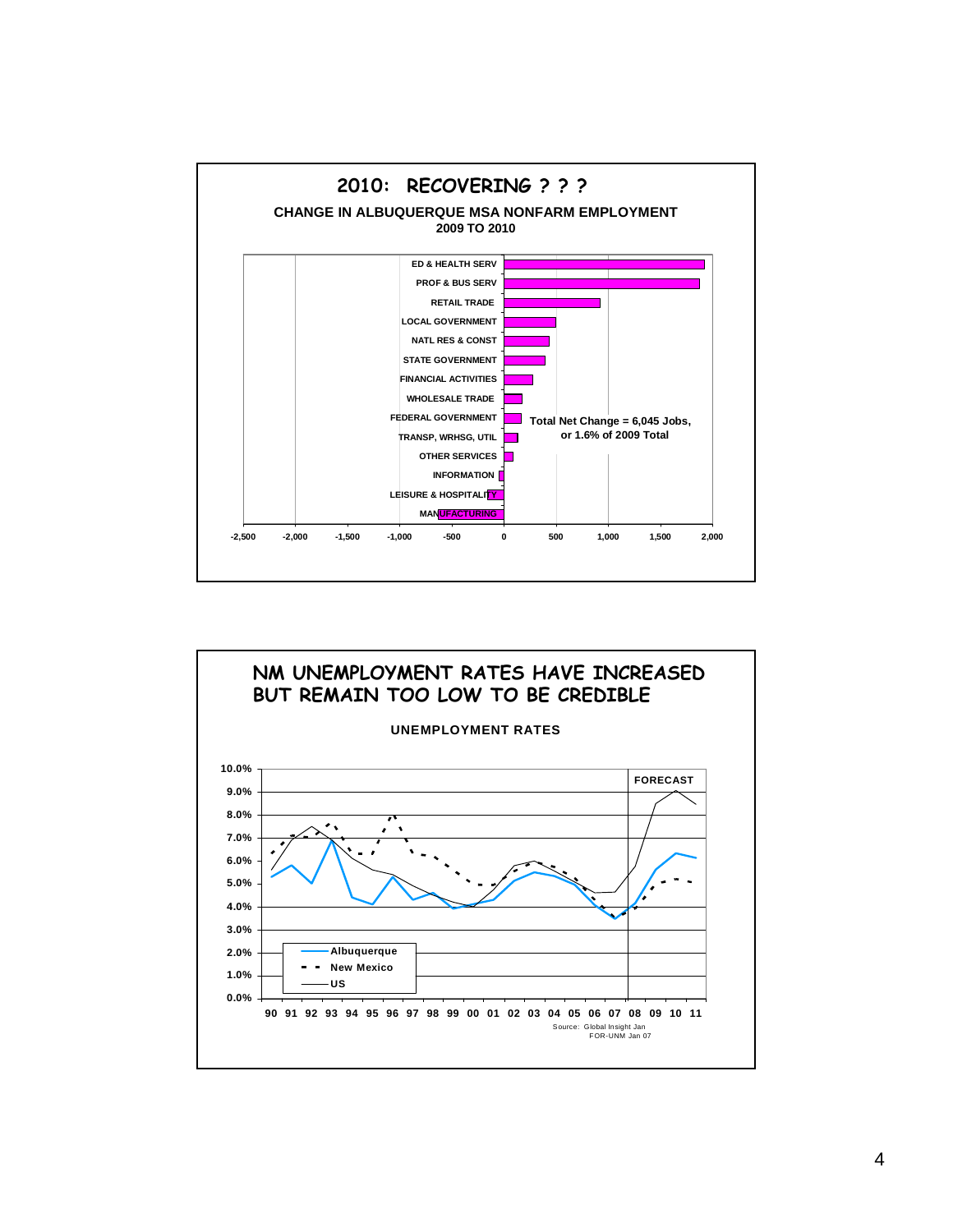# **TAKING A LOOK AT KEY SECTORS**

#### **PERCENT COMPOSITION OF NON-FARM EMPLOYMENT, 2007 ALBUQUERQUE MSA, NEW MEXICO, US**

|                                                                 | a       | %      |         | $\%$   | (1,000's) |        |
|-----------------------------------------------------------------|---------|--------|---------|--------|-----------|--------|
|                                                                 |         |        |         |        |           | %      |
| <b>Natural Resources &amp; Mining</b>                           |         |        | 19,400  | 2.30   | 723       | 0.53   |
| Construction                                                    | 30,300  | 7.66   | 58,900  | 6.99   | 7,616     | 5.53   |
| <b>Manufacturing</b>                                            | 23,700  | 5.99   | 37,100  | 4.40   | 13,883    | 10.09  |
| Wholesale Trade                                                 | 13,300  | 3.36   | 23,800  | 2.82   | 6,028     | 4.38   |
| <b>Retail Trade</b>                                             | 44.700  | 11.30  | 95.700  | 11.35  | 15.487    | 11.25  |
| Trans, Warehousing and Utilities                                | 10.900  | 2.76   | 24.900  | 2.95   | 5,090     | 3.70   |
| Information                                                     | 9.200   | 2.33   | 15.800  | 1.87   | 3,029     | 2.20   |
| <b>Financial Activities</b>                                     | 19,200  | 4.85   | 35,300  | 4.19   | 8,310     | 6.04   |
| <b>Professional and Business Services</b>                       | 64.200  | 16.23  | 108,600 | 12.88  | 17.966    | 13.05  |
| <b>Educational and Health Services</b>                          | 49,100  | 12.41  | 111,400 | 13.21  | 18,327    | 13.32  |
| <b>Leisure and Hospitality</b>                                  | 39,500  | 9.98   | 87,900  | 10.42  | 13,470    | 9.79   |
| <b>Other Services</b>                                           | 12.300  | 3.11   | 29,500  | 3.50   | 5,491     | 3.99   |
| <b>Federal Government</b>                                       | 14.500  | 3.67   | 30.300  | 3.59   | 2,727     | 1.98   |
| <b>State Government</b>                                         | 25,500  | 6.45   | 59,500  | 7.06   | 5,125     | 3.72   |
| <b>Local Government</b>                                         | 39,400  | 9.96   | 105,100 | 12.46  | 14.349    | 10.43  |
|                                                                 |         |        |         |        |           |        |
| <b>Total Nonfarm Employment</b><br>o Combinad with construction | 395,600 | 100.00 | 843,200 | 100.00 | 137,618   | 100.00 |

a Combined with construction. **-**

Source: New Mexico Department of Workforce Solutions, US Bureau of Labor Statistics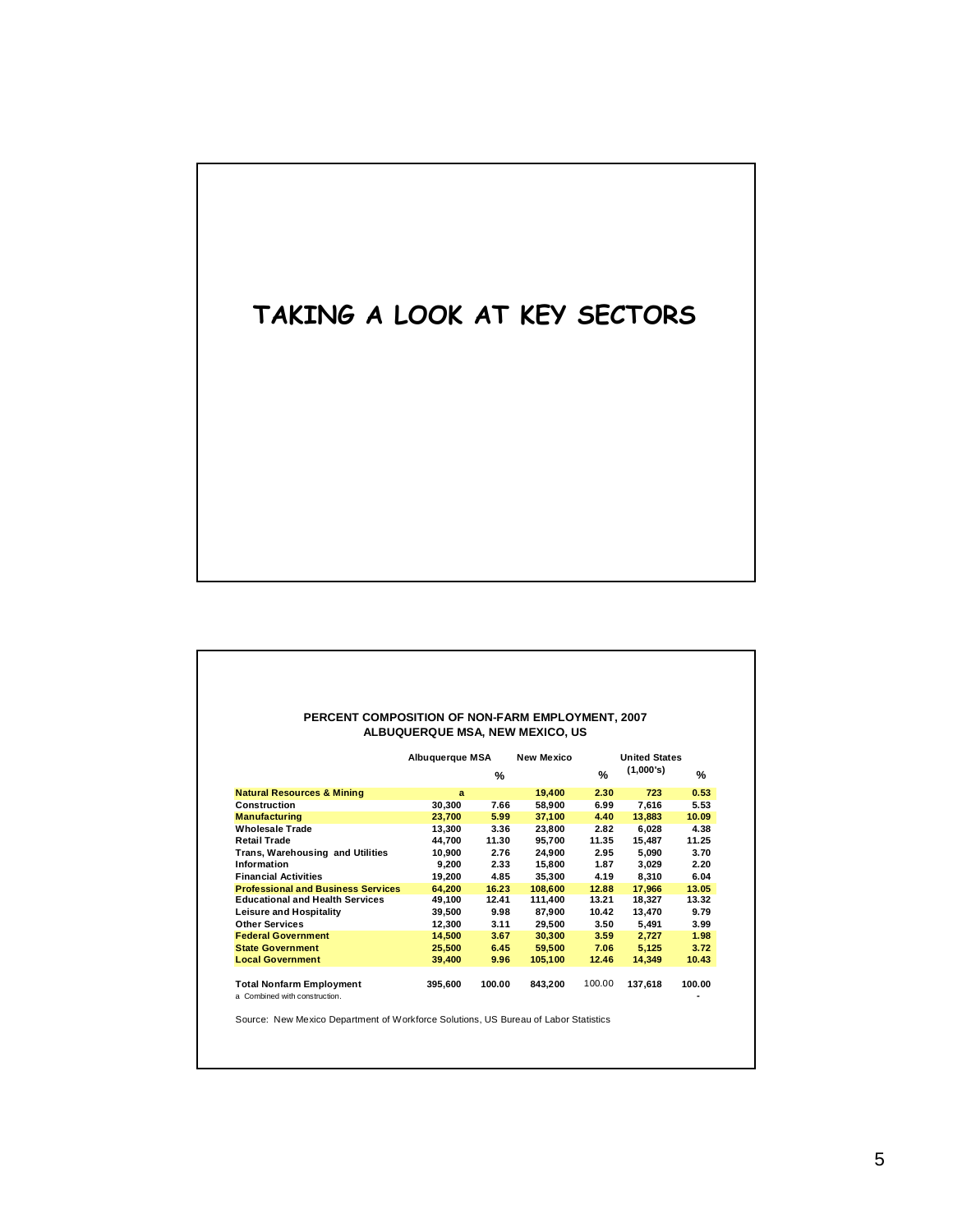

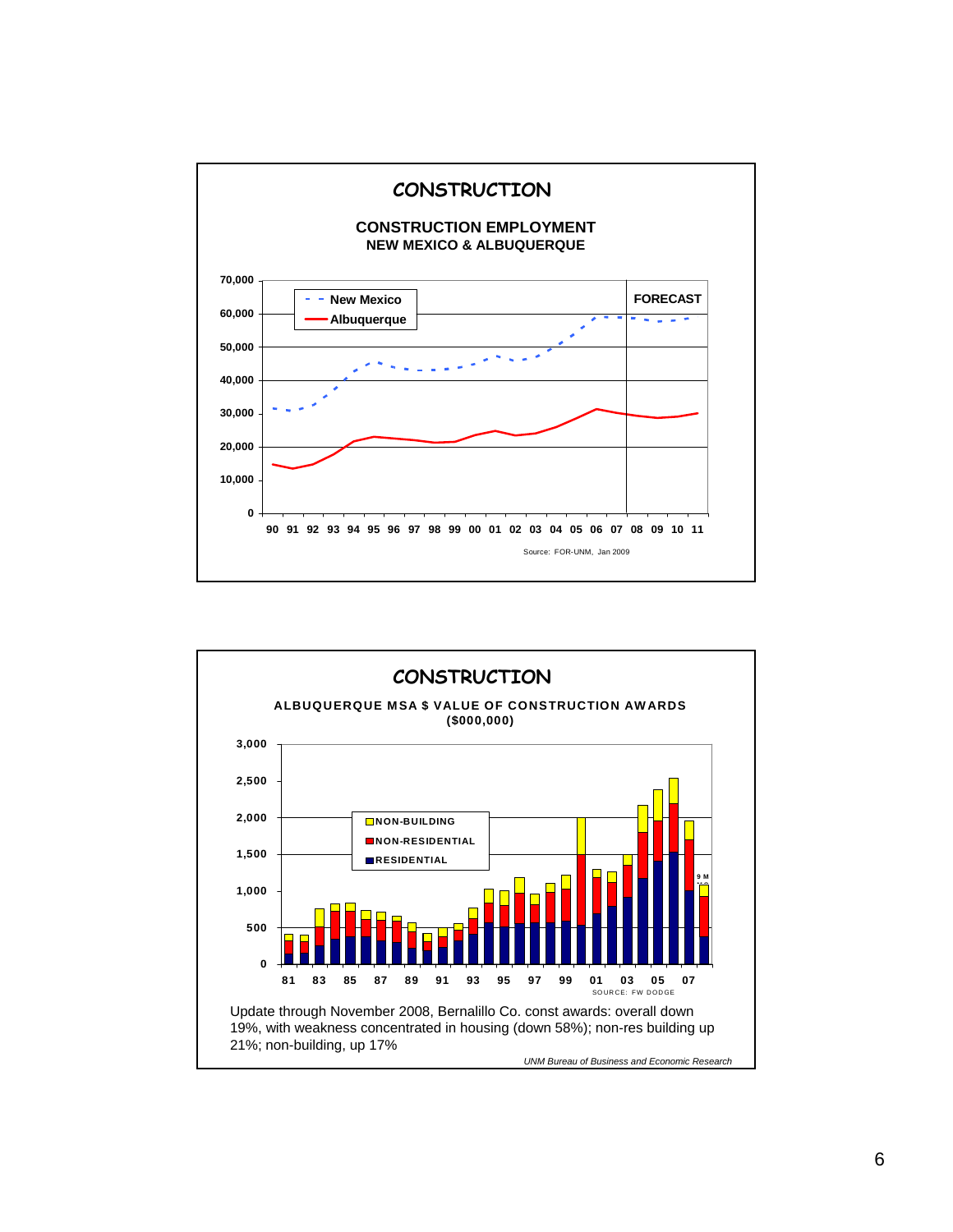

|                |                          |              |    | SALES OF EXISTING HOMES<br>ALBQ METROPOLITAN BOARD OF REALTORS | December 2008 |                               |         |   |         |          |
|----------------|--------------------------|--------------|----|----------------------------------------------------------------|---------------|-------------------------------|---------|---|---------|----------|
|                | <b>Sales in December</b> |              |    |                                                                |               | <b>Sales Year-to-Date</b>     |         |   |         |          |
| <b>Class</b>   |                          | 2008         |    | 2007                                                           | % chq         |                               | 2008    |   | 2007    | % chq    |
| R1             |                          | 412          |    | 516                                                            | $-20.2%$      |                               |         |   |         |          |
| R <sub>2</sub> |                          | 52           |    | 51                                                             | $-2.0%$       |                               |         |   |         |          |
| Total          |                          | 474          |    | 567                                                            | $-16.4%$      |                               | 7,644   |   | 10,671  | -28.4%   |
|                | Average Price, Sept. 08  |              |    |                                                                |               | <b>Median Price, Sept. 08</b> |         |   |         |          |
| <b>Class</b>   |                          | 2008         |    | 2007                                                           | % chq         |                               | 2008    |   | 2007    | % chq    |
| R1             | \$                       | $218,633$ \$ |    | 240,602                                                        | - 9.1%        | S                             | 179,900 | S | 200,000 | $-10.1%$ |
| R <sub>2</sub> | \$.                      | 166,349      | \$ | 171,535                                                        | - 3.1%        | \$                            | 164,000 | S | 145,000 | -13.1%   |

*UNM Bureau of Business and Economic Research*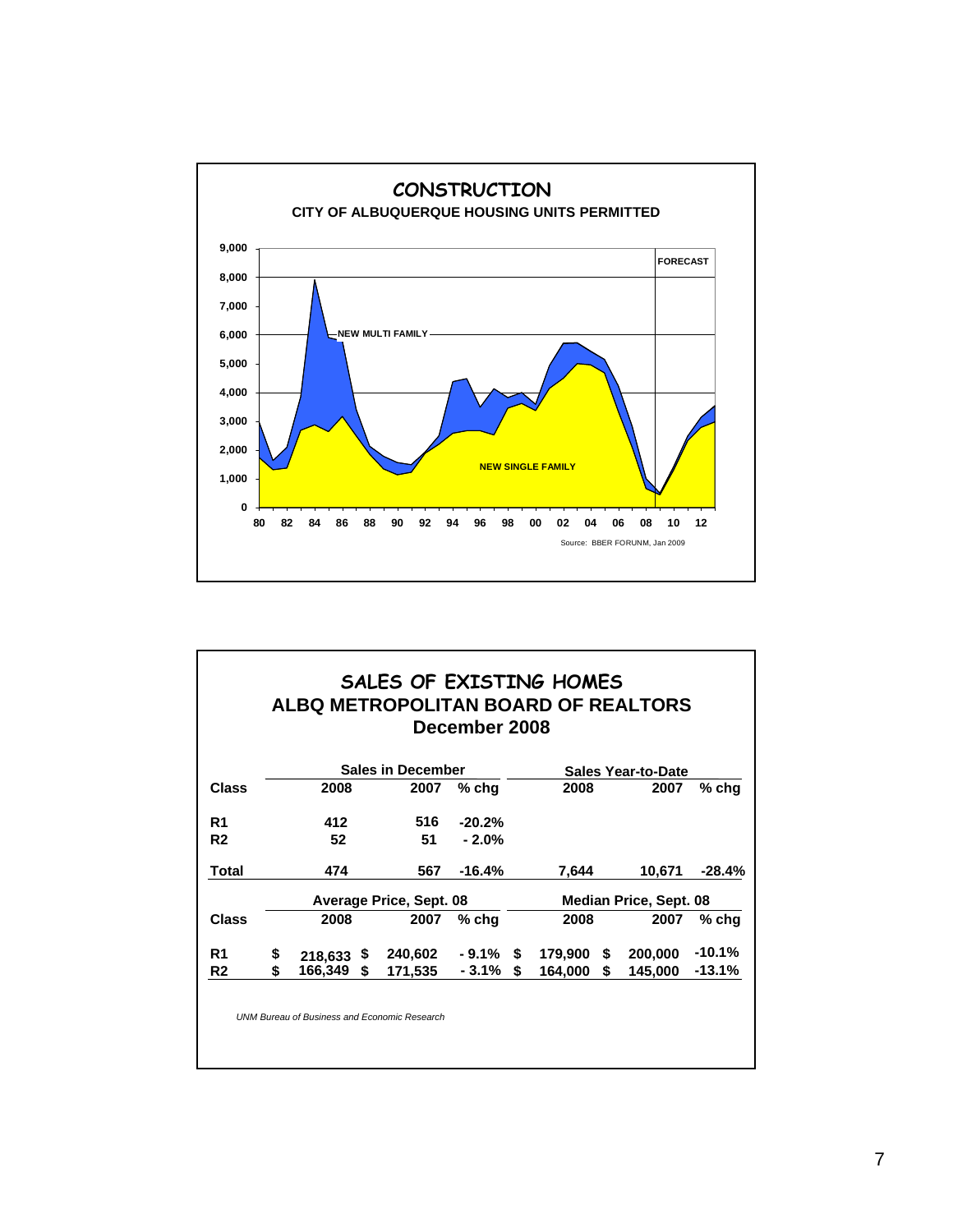

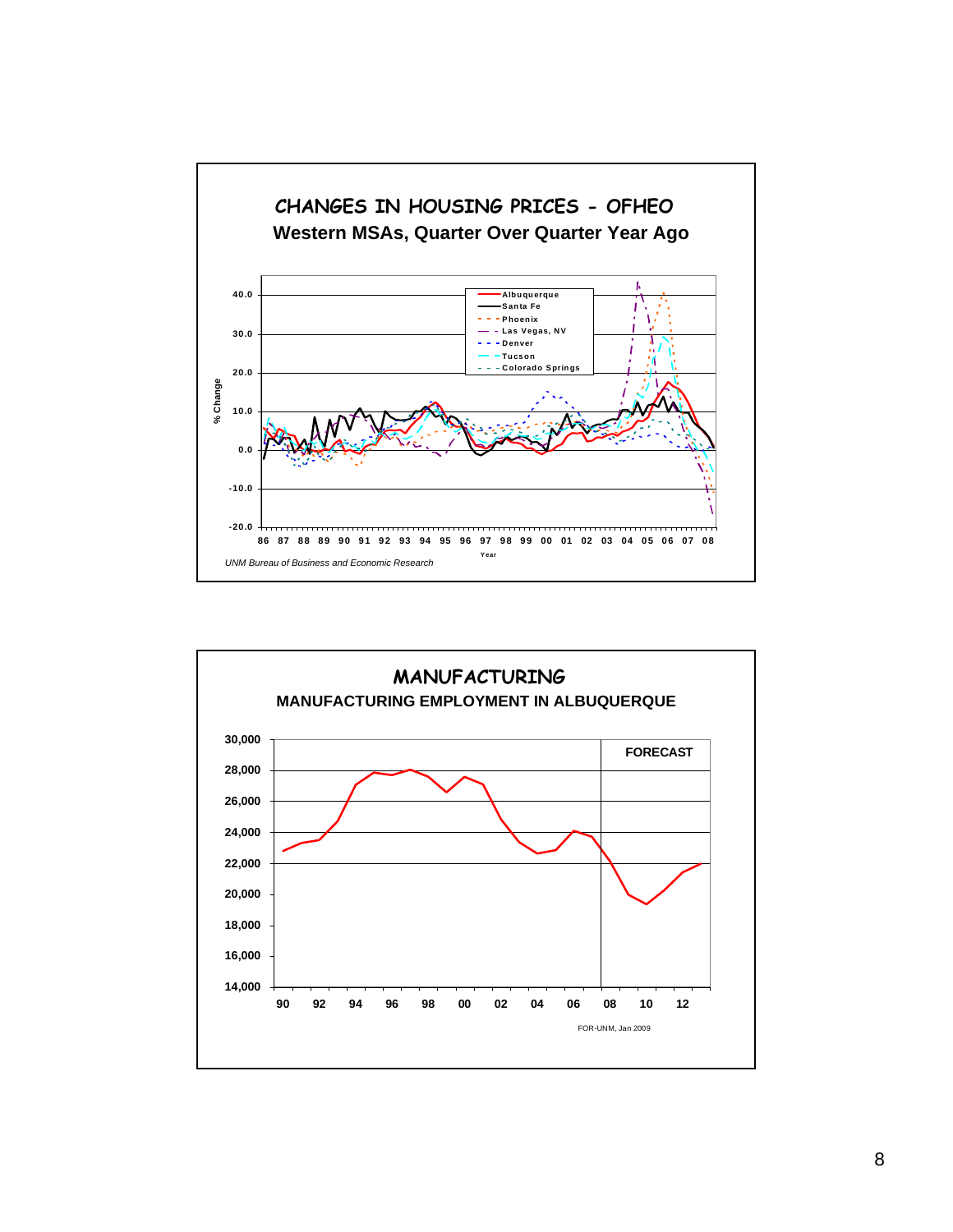

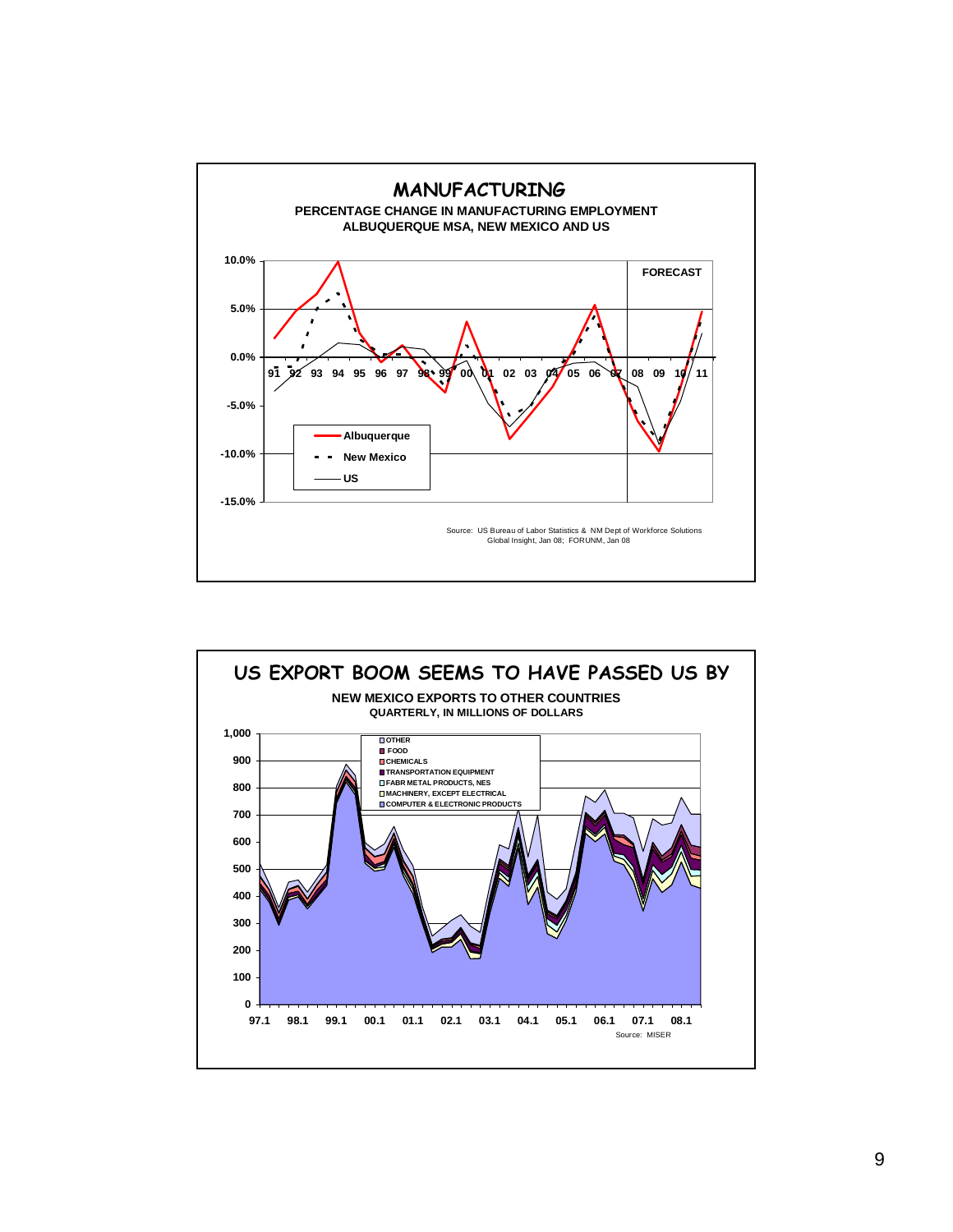

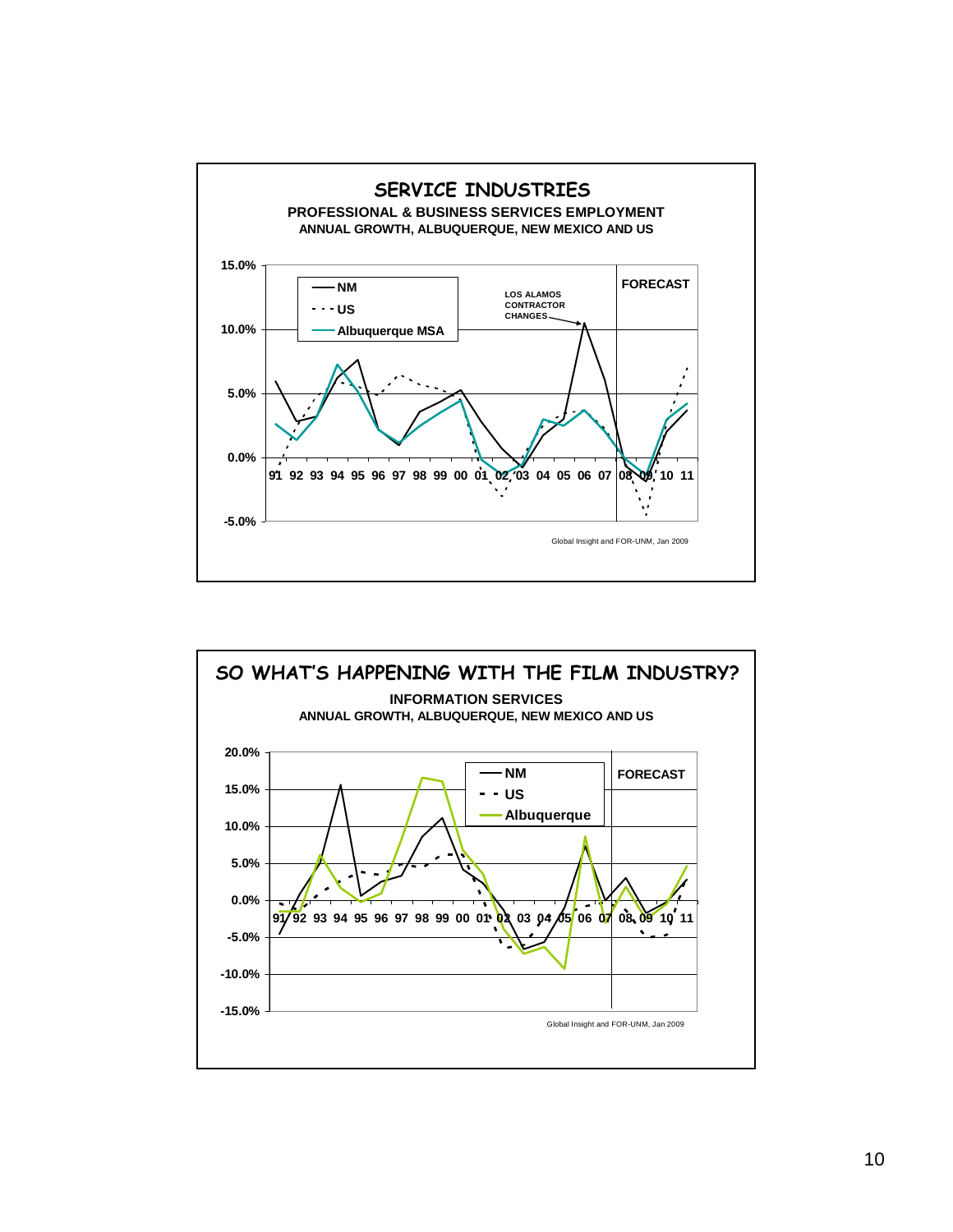